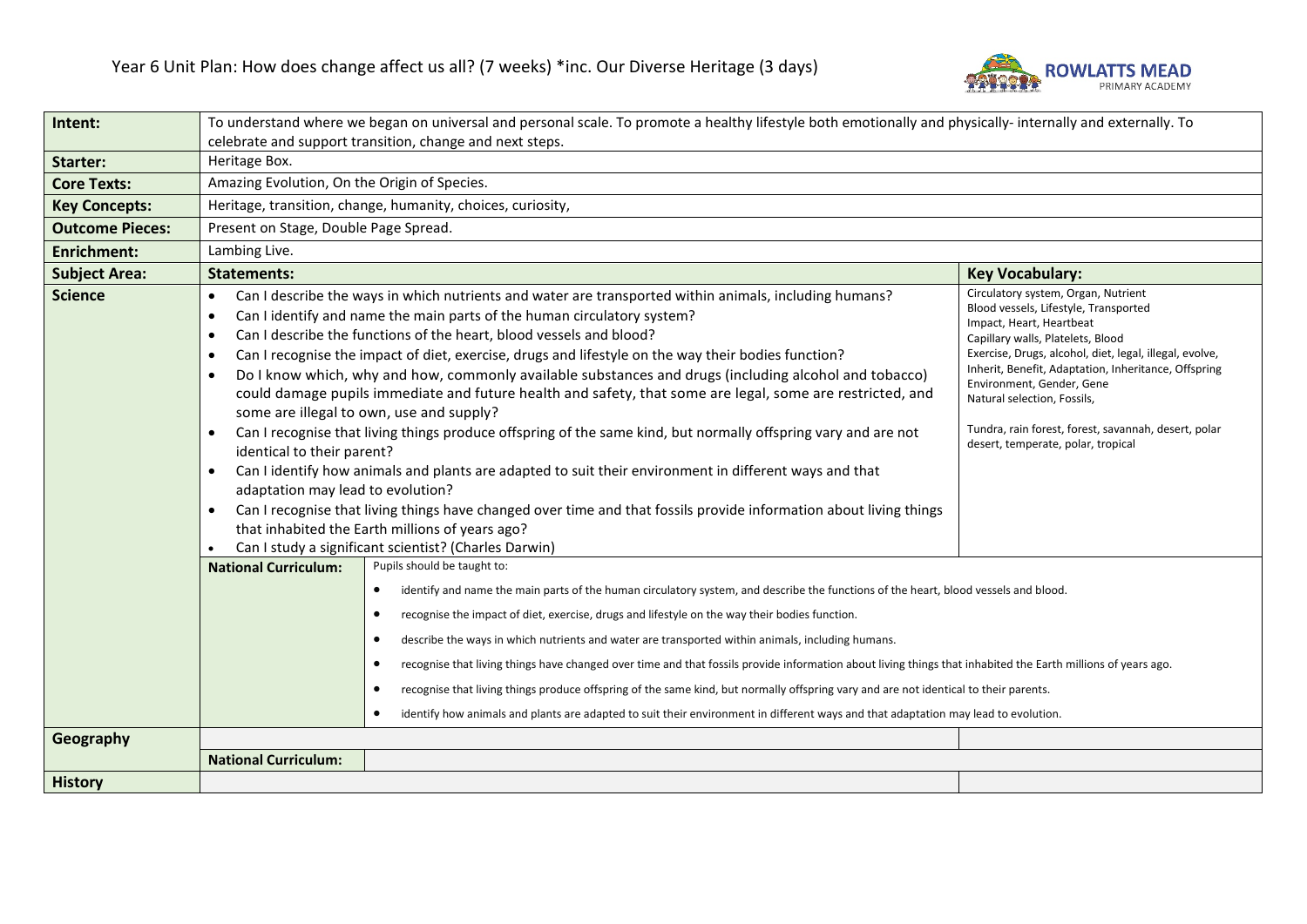

|                          | <b>National Curriculum:</b>                                                                                                                                  |                                                                                                                                                                                       |                                                                         |  |  |
|--------------------------|--------------------------------------------------------------------------------------------------------------------------------------------------------------|---------------------------------------------------------------------------------------------------------------------------------------------------------------------------------------|-------------------------------------------------------------------------|--|--|
| <b>Design Technology</b> |                                                                                                                                                              |                                                                                                                                                                                       |                                                                         |  |  |
|                          | <b>National Curriculum:</b>                                                                                                                                  |                                                                                                                                                                                       |                                                                         |  |  |
| Art                      | Can I create my own self portrait?<br>$\bullet$                                                                                                              |                                                                                                                                                                                       | Line, tone, shade.                                                      |  |  |
|                          | Can I evaluate my piece of artwork?<br>$\bullet$                                                                                                             |                                                                                                                                                                                       |                                                                         |  |  |
|                          | Can I draw the heart?<br>$\bullet$                                                                                                                           |                                                                                                                                                                                       |                                                                         |  |  |
|                          | Can I develop my drawing?<br>$\bullet$                                                                                                                       |                                                                                                                                                                                       |                                                                         |  |  |
|                          | Can I refine my artwork?<br>$\bullet$                                                                                                                        |                                                                                                                                                                                       |                                                                         |  |  |
|                          | Pupils should be taught:<br><b>National Curriculum:</b>                                                                                                      |                                                                                                                                                                                       |                                                                         |  |  |
|                          | to create sketch books to record their observations and use them to review and revisit ideas.                                                                |                                                                                                                                                                                       |                                                                         |  |  |
|                          |                                                                                                                                                              | to improve their mastery of art and design techniques, including drawing, painting and sculpture with a range of materials [for example, pencil, charcoal, paint, clay].<br>$\bullet$ |                                                                         |  |  |
| <b>Music</b>             |                                                                                                                                                              |                                                                                                                                                                                       |                                                                         |  |  |
|                          | <b>National Curriculum:</b>                                                                                                                                  |                                                                                                                                                                                       |                                                                         |  |  |
| <b>PSHE/RSE</b>          | Can I understand what heritage is?<br>$\bullet$                                                                                                              |                                                                                                                                                                                       | Drugs, alcohol, consequences, conflict, resolution,                     |  |  |
|                          | negotiation, compromise, stereotypes, marriage, civil<br>Can I understand that there are different families with the same love?<br>$\bullet$<br>partnerships |                                                                                                                                                                                       |                                                                         |  |  |
|                          | Can I show my own family make up with a family tree?<br>$\bullet$                                                                                            |                                                                                                                                                                                       |                                                                         |  |  |
|                          | Can I understand different cultures and traditions from the world and our Year group?<br>$\bullet$                                                           |                                                                                                                                                                                       |                                                                         |  |  |
|                          | Can I recognise and challenge stereotypes?<br>$\bullet$                                                                                                      |                                                                                                                                                                                       |                                                                         |  |  |
|                          | Can I understand that differences and similarities between people arise from a number of factors, including<br>$\bullet$                                     |                                                                                                                                                                                       |                                                                         |  |  |
|                          | family, cultural, ethnic, racial and religious diversity, age, sex, sexual orientation, and disability?                                                      |                                                                                                                                                                                       |                                                                         |  |  |
|                          | Can I stand by my beliefs?                                                                                                                                   |                                                                                                                                                                                       |                                                                         |  |  |
|                          |                                                                                                                                                              | National Curriculum:   See PSHE Subject Leader Document.                                                                                                                              |                                                                         |  |  |
| <b>Religious Studies</b> |                                                                                                                                                              |                                                                                                                                                                                       |                                                                         |  |  |
|                          | <b>National Curriculum:</b>                                                                                                                                  |                                                                                                                                                                                       |                                                                         |  |  |
| <b>Computing</b>         | $\bullet$                                                                                                                                                    | Can I understand how to use a computer e.g. using shortcuts, saving files in folders and using a keyboard?                                                                            | Short cut, save, folder, copyright, images, phishing,                   |  |  |
|                          | $\bullet$                                                                                                                                                    | Can I choose copyright free images and audio and understand why this is important?                                                                                                    | grooming, digital footprint, social media, consent, age<br>restrictions |  |  |
|                          | Can I develop my understanding of online safety and laws?<br>$\bullet$                                                                                       |                                                                                                                                                                                       |                                                                         |  |  |
|                          | Can I create a strong password and gamer tag?<br>$\bullet$                                                                                                   |                                                                                                                                                                                       | Search, search engine, Google, Bing, Yahoo!, Swisscows,                 |  |  |
|                          | DuckDuckGo, refine<br>Index, crawler, bot, search engine                                                                                                     |                                                                                                                                                                                       |                                                                         |  |  |
|                          | <b>E-Safety - Project Evolve</b>                                                                                                                             |                                                                                                                                                                                       | Ranking, search engine, search engine optimisation,                     |  |  |
|                          | Strand 1 - Self Image and Identity<br>links, web crawlers                                                                                                    |                                                                                                                                                                                       | Searching, search engine, web crawler, content creator,                 |  |  |
|                          | Strand 2 - Online Relationships                                                                                                                              |                                                                                                                                                                                       | selection, ranking                                                      |  |  |
|                          | See Project Evolve Document.                                                                                                                                 |                                                                                                                                                                                       | Communication, internet                                                 |  |  |
|                          |                                                                                                                                                              |                                                                                                                                                                                       |                                                                         |  |  |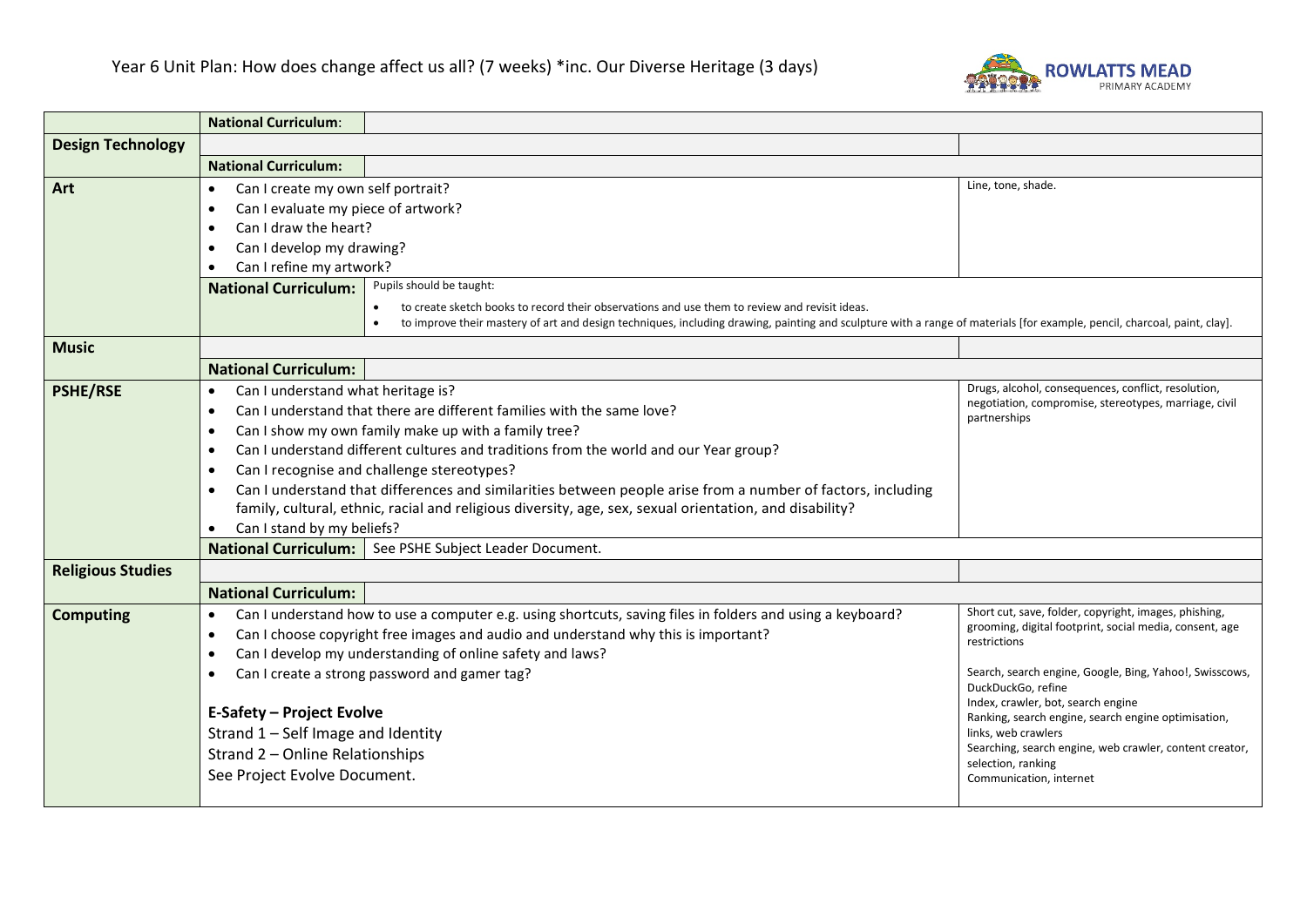

| <b>NCEE Unit 1: Internet Communication</b>            |                                                                                                                                                                                                                                                                                                                                                                                                                                                                                                                                                                                                                                                                                                                                                                                                                                                                                                                                                                                                                                | Communication, public, private, one-way, two-way, one- |                                                                                     |
|-------------------------------------------------------|--------------------------------------------------------------------------------------------------------------------------------------------------------------------------------------------------------------------------------------------------------------------------------------------------------------------------------------------------------------------------------------------------------------------------------------------------------------------------------------------------------------------------------------------------------------------------------------------------------------------------------------------------------------------------------------------------------------------------------------------------------------------------------------------------------------------------------------------------------------------------------------------------------------------------------------------------------------------------------------------------------------------------------|--------------------------------------------------------|-------------------------------------------------------------------------------------|
| To identify how to use a search engine                |                                                                                                                                                                                                                                                                                                                                                                                                                                                                                                                                                                                                                                                                                                                                                                                                                                                                                                                                                                                                                                |                                                        | to-one, one-to-many, SMS, email, WhatsApp, blog,<br>YouTube, Twitter, BBC Newsround |
| To describe how search engines select results         |                                                                                                                                                                                                                                                                                                                                                                                                                                                                                                                                                                                                                                                                                                                                                                                                                                                                                                                                                                                                                                |                                                        |                                                                                     |
| To explain how search results are ranked              |                                                                                                                                                                                                                                                                                                                                                                                                                                                                                                                                                                                                                                                                                                                                                                                                                                                                                                                                                                                                                                |                                                        |                                                                                     |
|                                                       | To recognise why the order of results is important, and to whom                                                                                                                                                                                                                                                                                                                                                                                                                                                                                                                                                                                                                                                                                                                                                                                                                                                                                                                                                                |                                                        |                                                                                     |
|                                                       | To recognise how we communicate using technology                                                                                                                                                                                                                                                                                                                                                                                                                                                                                                                                                                                                                                                                                                                                                                                                                                                                                                                                                                               |                                                        |                                                                                     |
| To evaluate different methods of online communication |                                                                                                                                                                                                                                                                                                                                                                                                                                                                                                                                                                                                                                                                                                                                                                                                                                                                                                                                                                                                                                |                                                        |                                                                                     |
| <b>National Curriculum:</b>                           | Pupils are taught to:<br>design, write and debug programs that accomplish specific goals, including controlling or simulating physical systems; solve problems by decomposing them into smaller<br>parts<br>understand computer networks including the internet; how they can provide multiple services, such as the world wide web; and the opportunities they offer for<br>communication and collaboration<br>use search technologies effectively, appreciate how results are selected and ranked, and be discerning in evaluating digital content<br>select, use and combine a variety of software (including internet services) on a range of digital devices to design and create a range of programs, systems and content<br>that accomplish given goals, including collecting, analysing, evaluating and presenting data and information<br>use technology safely, respectfully and responsibly; recognise acceptable/unacceptable behaviour; identify a range of ways to report concerns about content and<br>contact. |                                                        |                                                                                     |

| <b>Sequence of Lessons</b> |                                            |                                                                                                                                    |                 |
|----------------------------|--------------------------------------------|------------------------------------------------------------------------------------------------------------------------------------|-----------------|
| Subject                    | <b>Learning Challenge</b>                  | <b>Outcomes</b>                                                                                                                    | <b>Concepts</b> |
| Welcome                    | Can I understand what Year 6 will be like? | Rules, expectations, general layout                                                                                                |                 |
| <b>PSHE</b>                | Can I understand what heritage is?         | Explore a range of different physical resources,<br>food etc Sort these into the different cultures<br>you think they are from.    |                 |
| <b>PSHE</b>                | Can I understand my own heritage?          | M for Melanin- discussion around this and floor<br>book work looking at identity and how you<br>would feel if this was taken away. |                 |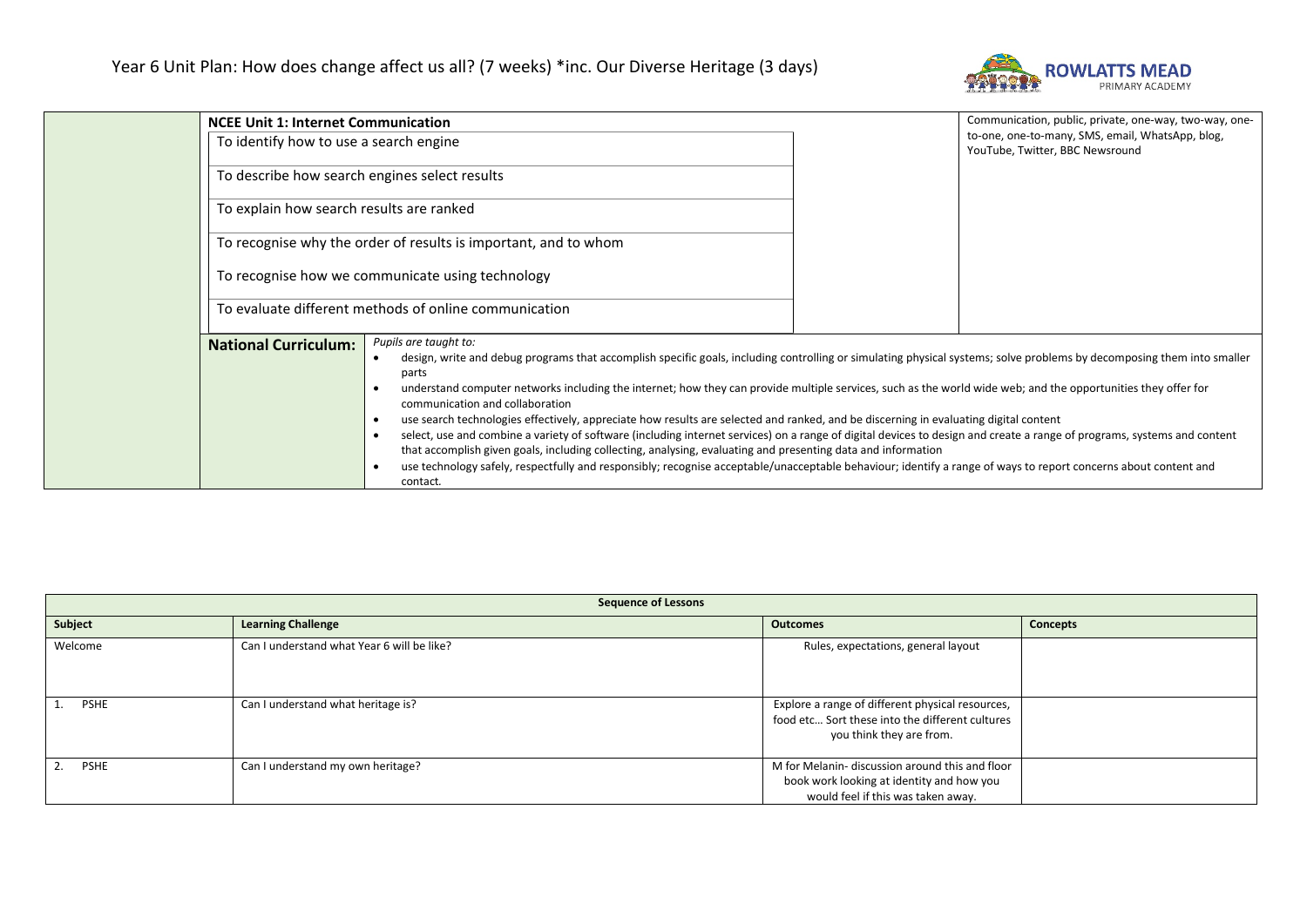

|                   |                                                                           | Links to racism- why should we celebrate black<br>community and culture.<br>World map showing where the children come<br>from with their faces connected.<br>Flags and interesting fact about the country-<br>flag flap.                                                                                                                                                    |  |
|-------------------|---------------------------------------------------------------------------|-----------------------------------------------------------------------------------------------------------------------------------------------------------------------------------------------------------------------------------------------------------------------------------------------------------------------------------------------------------------------------|--|
| 3. Art            | Can I create my own self portrait?<br>Can I evaluate my piece of artwork? | Break down the way in which you should create<br>a pencil sketch.<br>Understand the way to draw human features<br>and bring them together into a portrait.<br>What do you like about yourself now you have<br>done your portrait? Give yourself a<br>compliment.<br>Would you change the way you look if you<br>could?<br>Where do you think you get your features<br>from? |  |
|                   |                                                                           | Compare yourself to your siblings.                                                                                                                                                                                                                                                                                                                                          |  |
| <b>PSHE</b><br>4. | Can I understand that there are different families with the same love?    | Tango makes three.<br>Explore a range of different family layouts and<br>makeups.<br>Floor book- draw and label a different family<br>make up.                                                                                                                                                                                                                              |  |
| PSHE<br>5.        | Can I show my own family make up with a family tree?                      | Discuss and explore all of the different families.                                                                                                                                                                                                                                                                                                                          |  |
|                   |                                                                           | Children create their own family tree.                                                                                                                                                                                                                                                                                                                                      |  |
|                   |                                                                           | Stick pictures on or draw etc<br>How has your family shaped you? What<br>influences have they had on you? Have you<br>ever been labelled by the behaviour of your<br>siblings?                                                                                                                                                                                              |  |
|                   |                                                                           | Aspirations- has your family made you want to<br>do something with your life? What would you<br>want to do in your life? Pressures from our<br>family and how these shape us.                                                                                                                                                                                               |  |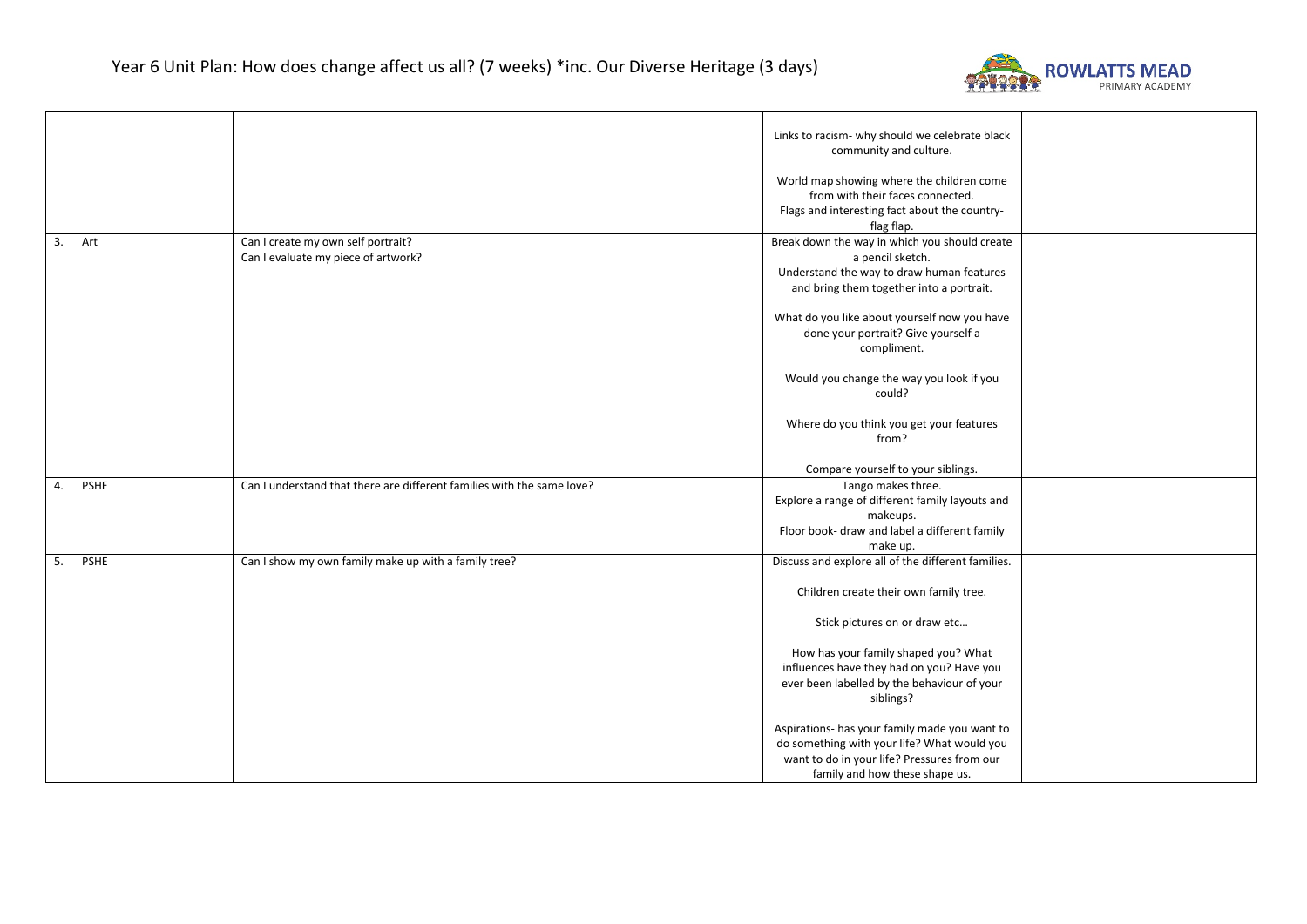

| 6.<br>PSHE       | Can I understand different cultures and traditions from the world and our Year group?                 | The Rainbow tulip.                                                                         |                                 |
|------------------|-------------------------------------------------------------------------------------------------------|--------------------------------------------------------------------------------------------|---------------------------------|
|                  |                                                                                                       | <b>LYFTA</b>                                                                               |                                 |
|                  |                                                                                                       | YouTube videos                                                                             |                                 |
|                  |                                                                                                       | Interview with a parent- children video their                                              |                                 |
|                  |                                                                                                       | culture in the home and ask questions of their                                             |                                 |
|                  |                                                                                                       | parents to build community links and                                                       |                                 |
|                  |                                                                                                       | understanding.                                                                             |                                 |
| 7. PSHE          | Can I recognise and challenge stereotypes?                                                            | Discussion                                                                                 | Diversity. Prejudice, empathy   |
|                  | Can I understand that differences and similarities between people arise from a number of factors,     |                                                                                            |                                 |
|                  | including family, cultural, ethnic, racial and religious diversity, age, sex, sexual orientation, and | Understanding what a stereotype is- what                                                   |                                 |
|                  | disability?                                                                                           | makes a boy? What makes a girl?                                                            |                                 |
|                  |                                                                                                       |                                                                                            |                                 |
|                  |                                                                                                       | Discuss words- like terrorist what does this look                                          |                                 |
|                  |                                                                                                       | like? Gay what does this look like? Charity<br>worker, scientist, athlete, dancer, doctor, |                                 |
|                  |                                                                                                       | footballer, business person, criminal, CEO,                                                |                                 |
|                  |                                                                                                       | Match the different words to the pictures.                                                 |                                 |
|                  |                                                                                                       |                                                                                            |                                 |
|                  |                                                                                                       | Discussing the '10' different people and who                                               |                                 |
|                  |                                                                                                       | you want to visit our school and why.                                                      |                                 |
|                  |                                                                                                       | Reveal that they are actually 5 and discuss the                                            |                                 |
|                  |                                                                                                       | impact of this.                                                                            |                                 |
|                  |                                                                                                       |                                                                                            |                                 |
|                  |                                                                                                       | Give different examples as well to support                                                 |                                 |
|                  |                                                                                                       | these pairings eg Zayn Malik- a Muslim pop                                                 |                                 |
|                  |                                                                                                       | star.                                                                                      |                                 |
|                  |                                                                                                       |                                                                                            |                                 |
| 8.<br>Science    | Can I describe the ways in which nutrients and water are transported within animals, including        | Heart explanation                                                                          | Curiosity,                      |
|                  | humans?                                                                                               | Making blood                                                                               |                                 |
|                  | Can I identify and name the main parts of the human circulatory system?                               |                                                                                            |                                 |
|                  | Can I describe the functions of the heart, blood vessels and blood?                                   | Double page spread on the circulatory system                                               |                                 |
|                  |                                                                                                       |                                                                                            |                                 |
| 9. Art           | Can I draw the heart?                                                                                 | Sketch Book                                                                                | curiosity, reflection           |
|                  | Can I develop my drawing?                                                                             |                                                                                            |                                 |
|                  | Can I refine my artwork?                                                                              | Anatomical drawing with the nice arty stuff                                                |                                 |
|                  |                                                                                                       | coming out- flowers etc                                                                    |                                 |
|                  |                                                                                                       |                                                                                            |                                 |
| 10. Science/PSHE | Can I recognise the impact of diet, exercise, drugs and lifestyle on the way their bodies function?   | Work around the three stations of teachers to                                              | Choices, impact, curiosity, law |
|                  | Do I know which, why and how, commonly available substances and drugs (including alcohol and          | look at the key areas.                                                                     |                                 |
|                  | tobacco) could damage pupils immediate and future health and safety, that some are legal, some        |                                                                                            |                                 |
|                  | are restricted, and some are illegal to own, use and supply?                                          |                                                                                            |                                 |